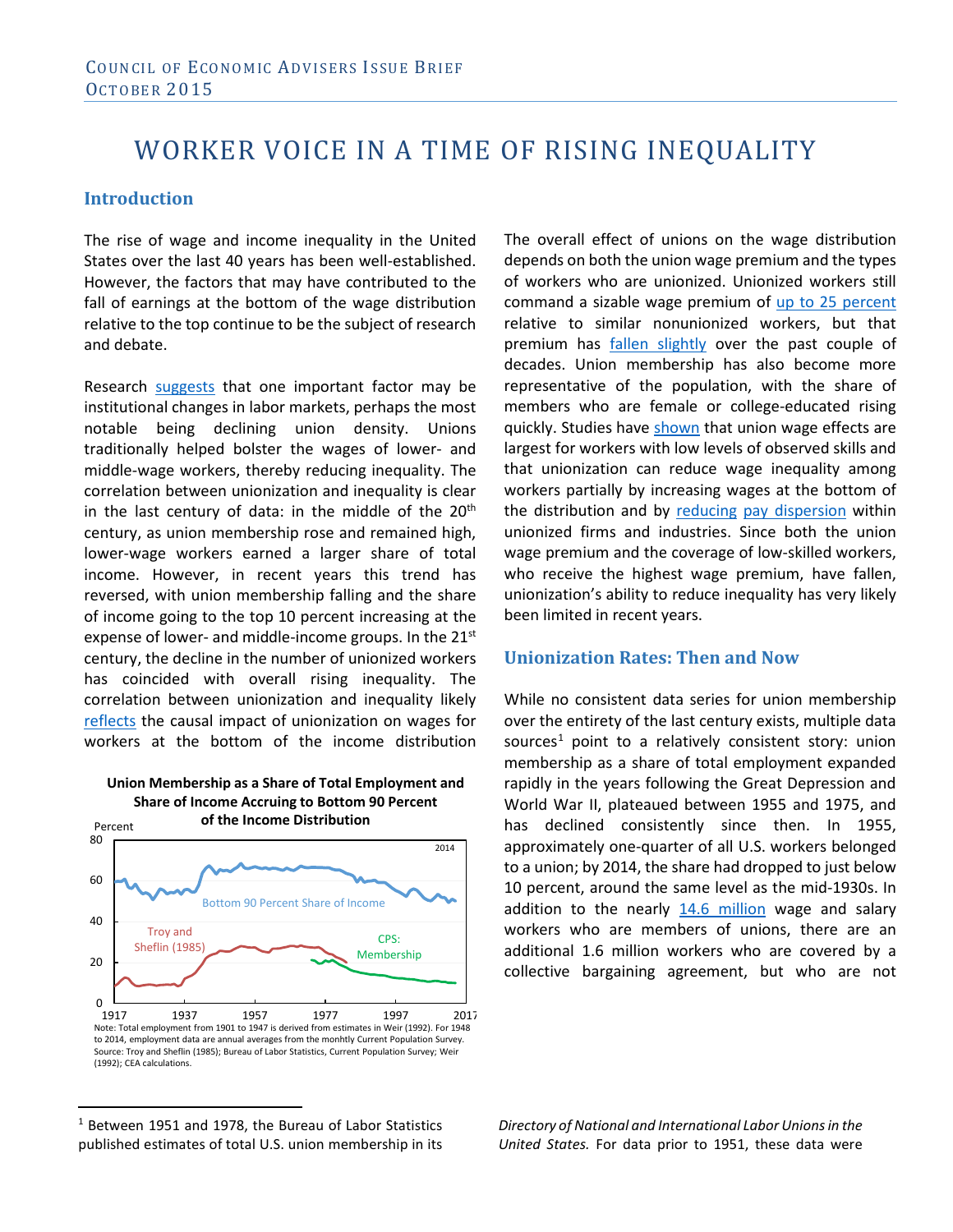themselves members of a union. $<sup>2</sup>$  $<sup>2</sup>$  $<sup>2</sup>$  It should be noted that</sup> unionization and collective bargaining are not always synonymous: due to the parameters governing union operations, union members may not be able to bargain collectively $3$  and those who have access to collective bargaining may not always be members of unions.



At the same time as union membership has declined, the composition of union membership by industry has shifted dramatically. In 1960, 88 percent of U.S. union members worked in the private sector. By 2014, that figure had fallen to 50 percent. Public-sector unions have become increasingly important in the economy: in 2014, 36 percent of public-sector workers were union members and 39 percent were covered by a union contract. These rates have held relatively constant in recent decades. In contrast, just 6.6 percent of privatesector workers were union members in 2014, and 7.4 percent were covered by a union-negotiated contract. However, these trends vary on a state-by-state basis, with union membership climbing over the last 5 years in

l

some states, such as Colorado and Kentucky, while falling in others, like Wisconsin and Michigan.



from the Current Population Survey. Troy and Sheflin (1985) include Canadian members of U.S. unions in their figures. Due to unavailability of data prior to 2000, public-sector workers exclude those in agriculture.

Source: Troy and Sheflin (1985); Bureau of Labor Statistics, Current Population Survey; CEA calculations.

As unionization rates have declined and public-sector union membership has grown as a share of total membership, the demographic characteristics of the unionized workforce have also shifted. Women now make up an appreciably larger share of union members: in 2014, women made up 46 percent of unionized wage and salary workers, up from one-third in 1983. In addition, union members now have greater educational attainment: in 1983, 19 percent of U.S. union members were college graduates, while in 2014, more than twice as many (40 percent) had a bachelor's degree or higher. (By comparison, the corresponding figures for all wage and salary workers are 22 percent in 1983 and 35 percent in 2014.)

Current Population Survey (CPS) for wage and salary workers (i.e. those who are not self-employed). In this section, we use data from Troy and Sheflin (1985) for years prior to the introduction of the union membership question in the CPS, both because they do not rely on selfreported membership data and because they include a number of unions (especially public-sector unions) and professional organizations that BLS did not include in its survey in some years.

<sup>2</sup> Due to data constraints, this brief looks at union membership.

 $3$  For instance public sector workers often join unions, but [cannot always](https://www.aeaweb.org/aea/2013conference/program/retrieve.php?pdfid=326) collectively bargain.

<span id="page-1-1"></span><span id="page-1-0"></span>assembled by aggregating AFL and CIO reports on membership and estimates of independent union membership derived from a number of sources, including union publications and Statements by union leaders. Beginning in 1951, BLS estimates of union membership in the United States were derived from a biennial survey of unions affiliated with the AFL-CIO and those unaffiliated unions with CBAs with different employers in more than one State. Troy and Sheflin (1985) use annual financial disclosure forms filed by national unions to derive estimates of annual average dues-paying members. Between 1973 and 1981, and from 1983 to the present, a question on union membership has been included in BLS's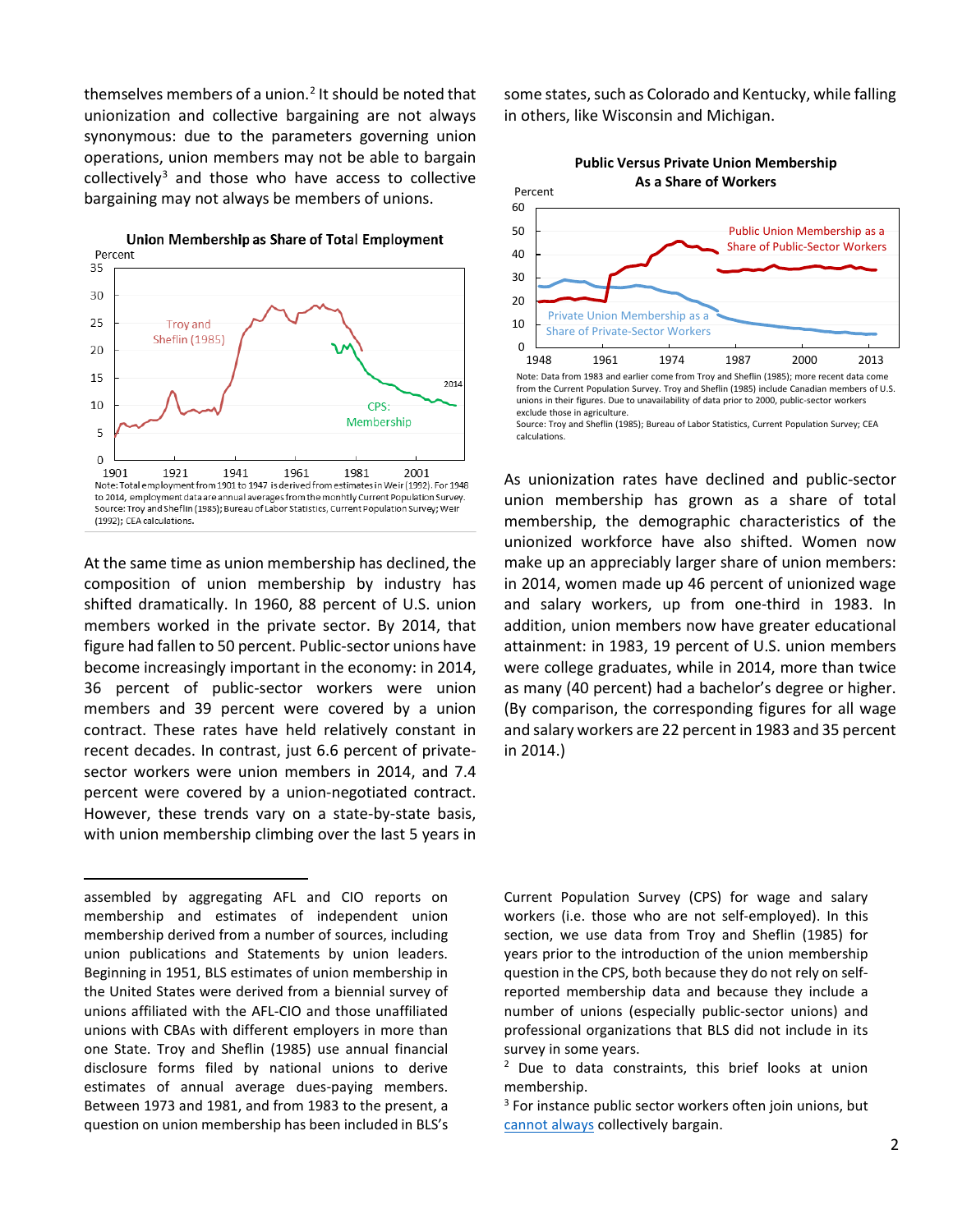

Source: Bureau of Labor Statistics, Current Population Survey (Outgoing Rotation Groups); CEA calculations.



**College Graduates as Share of Union Members, 1983-2014** Percent

45

These demographic shifts have been driven in part by the rise of public-sector unions, since public-sector union members are more likely to be female and collegeeducated than their private-sector counterparts.

Among private-sector workers, unionization rates [vary](http://www.bls.gov/news.release/union2.t03.htm) substantially by industry: in 2014, only 2 percent of workers in financial activities were members of unions versus 10 percent of manufacturing and 14 percent of construction employees. Paralleling union membership overall, unionization rates for the manufacturing and construction workers have declined dramatically over the last six decades. In 1953, 42 percent of manufacturing workers and 84 percent of construction workers were members of a union.[4](#page-2-0)

 $\overline{\phantom{a}}$ 

Union membership also varies greatly by State, in part because of State-level policies such as "right-to-work" laws. Right-to work (RTW) laws prohibit requirements of union membership or payment of union membership dues as a condition of employment. In 2014, union membership [ranged](http://www.bls.gov/news.release/pdf/union2.pdf) from a maximum of 25 percent of workers in New York to a minimum of 2 percent in North Carolina.

Public-sector unions are strongest in the Northeast, with public-sector union membership of over 60 percent in New York, Massachusetts, Rhode Island, Connecticut, and New Jersey and weakest in the South, with less than 6 percent of public-sector workers unionized in Mississippi, North Carolina, and South Carolina. Privatesector unions have membership rates of over 12 percent in New York, Alaska, and Nevada, and rates under 2 percent in North Carolina.<sup>[5](#page-2-1)</sup>

Union membership in construction and manufacturing also varies widely by State, from around one-half of workers in Alaska to less than 2 percent of workers in North Carolina and Arizona. In the service sector, union membership ranges from 23 percent in New York to just under 2 percent in Mississippi and North Carolina.<sup>[6](#page-2-0)</sup>

The decline in overall unionization rates—particularly, in traditional stalwart industries such as manufacturing and construction—and the growth of public-sector unions have changed the union landscape. Unions today represent a very different workforce—one less male, more concentrated in the Northeast, and more educated—than they did at their peak in the 1950s. For these workers, unions provide an important channel for worker voice and have historically afforded benefits for both union members and other workers.

<span id="page-2-0"></span><sup>4</sup> Troy and Sheflin (1985), Table 3.63.

<span id="page-2-1"></span><sup>5</sup> Bureau of Labor Statistics, Current Population Survey; CEA calculations.

<sup>6</sup> Bureau of Labor Statistics, Current Population Survey; CEA calculations.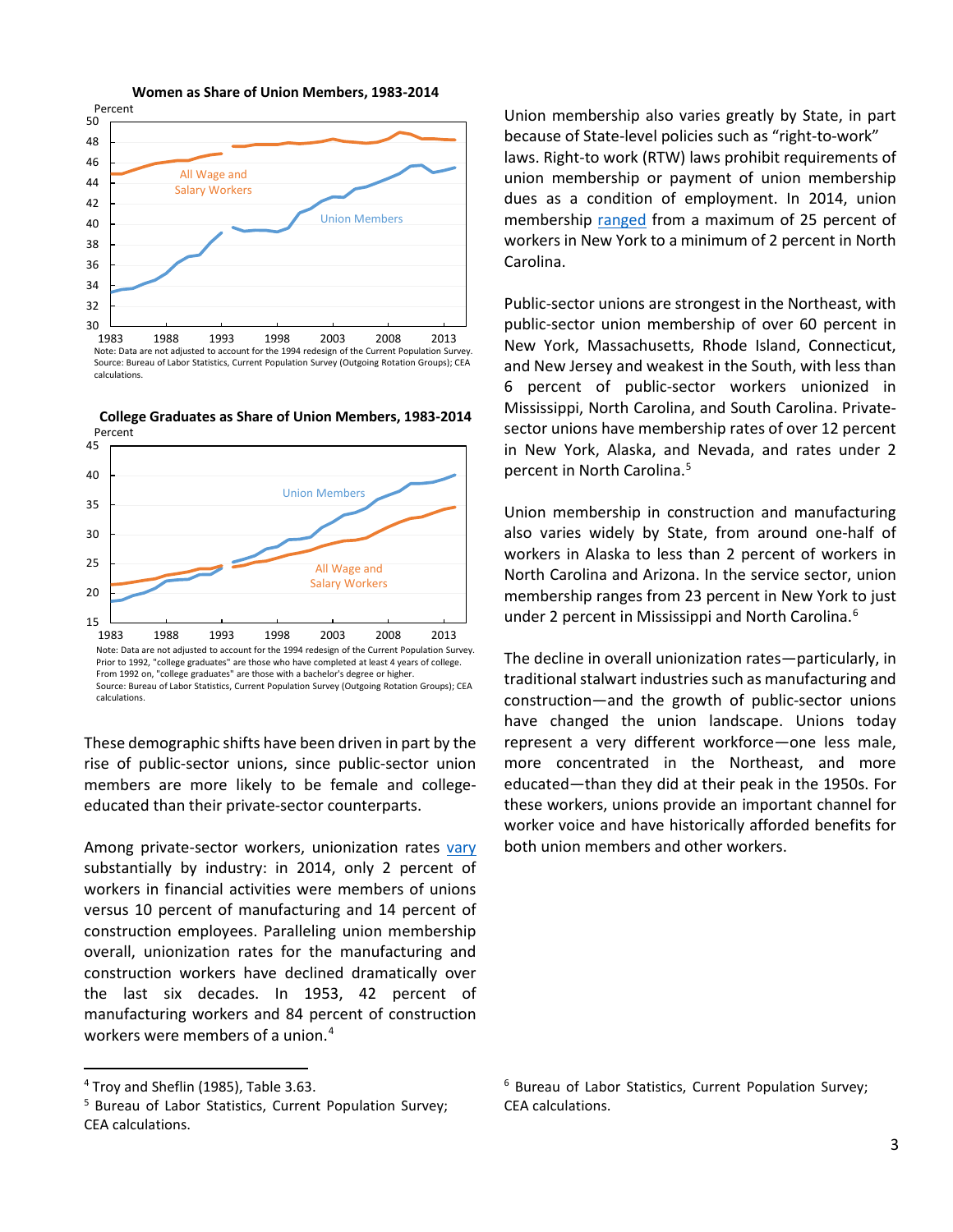#### Union Membership Rates by State



Source: Bureau of Labor Statistics

#### **Union Impact on Compensation**

There are a number of reasons why unions may be able to negotiate higher wages and benefits for their workers without adversely affecting businesses. One reason is the potential for rent-sharing. Opportunities for rent-sharing can occur if firms are earning high profits or if there are frictions in the labor market, such as search costs, that create a disconnect between what firms are willing to pay and what workers would accept. In these cases, unions may be able to negotiate higher compensation without sacrificing employment. Unions may also be able to negotiate higher wages and benefits if these increases in turn raise worker productivity, creating benefits for businesses from higher worker wages. Efficiency wage theory [suggests](https://books.google.com/books?hl=en&lr=&id=zSfP-8iT_TAC&oi=fnd&pg=PR9&ots=Hd0DaOLC-s&sig=_SLuENC9H8cOYh2DzRnudBmAOB4%23v=onepage&q&f=false) that wage increases can increase productivity as turnover decreases and workers are more motivated.

#### <span id="page-3-0"></span> $<sup>7</sup>$  A large literature on the union wage premium suggests</sup> that the premium is overall highly positive. See, for example, Lewis (1986); Budd and Na (2000); Hirsch (2004);

 $\overline{\phantom{a}}$ 

#### *Wages*

One of the primary goals of collective bargaining is to raise the compensation of a union's members. Economic research shows that union workers do have higher wages relative to their nonunion counterparts and that unionization can reduce wage inequality. Union workers are also more likely to have benefits such as paid leave, health care coverage, and pension coverage.

Estimates generally find that between th[e late 1960s](http://www.jstor.org/stable/1803398) and [late 1990s,](http://www.epi.org/files/page/-/old/briefingpapers/143/bp143.pdf) union members earned up to 25 percent higher wages than their comparable nonunion counterparts, though this wage premium differed by occupation and region.[7](#page-3-0) Professional and technical occupations and laborers saw the highest wage premia (19 and 25 percent, respectively), along with workers in the rural South (18 percent).

Hirsch and Schumacher (2001); Vella and Verbeek (1998); Pierce (1999).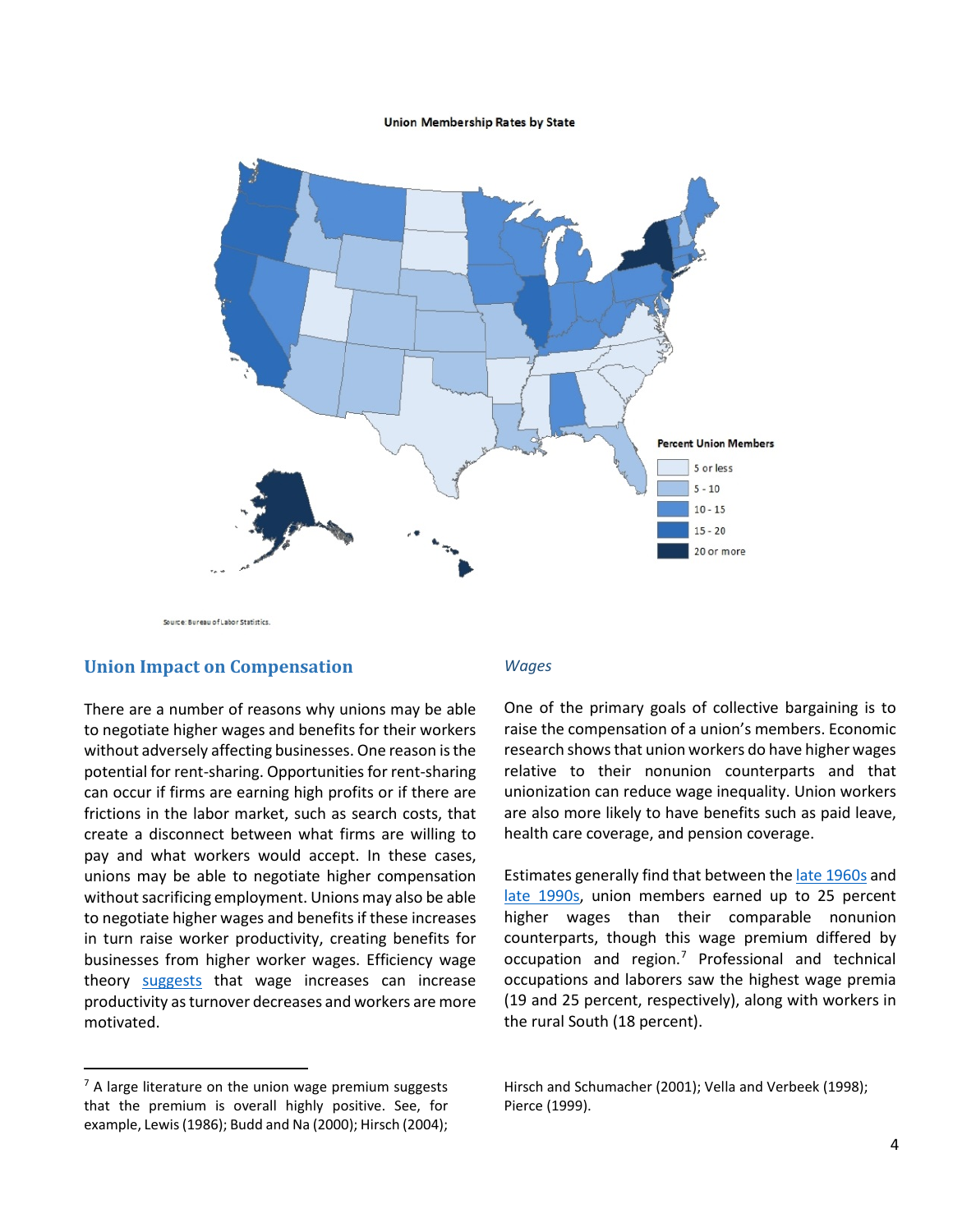Other research corroborates this variation in wage effects among workers. One study finds that unions raise wages more for workers with lower levels of observed skills. Average union wage gains are [higher](http://onlinelibrary.wiley.com/doi/10.1002/(SICI)1099-1255(199803/04)13:2%3C163::AID-JAE460%3E3.0.CO;2-Y/abstract) than median union wage gains, due to the fact that a majority of large wage gains are found among this relatively small share of lower-skilled workers.

More recent studies show that the overall union membership wage premium may have [peaked](http://eprints.lse.ac.uk/19987/1/The_Union_Wage_Premium_in_the_US_and_the_UK.pdf) in the mid-1990s in the United States for private-sector workers, in tandem with the overall decline of unionization.[8](#page-4-0) This premium decline has occurred in many [but not all](http://www.jstor.org/stable/3270649) industries. A 2015 stud[y finds](http://www.nber.org/papers/w21034.pdf) that while the median union wage premium across public and private-sector unions is about 9 percent, it ranges from zero to over 30 percent. It should be noted that the research on union wage premiums does not identify what drives these wage premiums. The union wage premium may reflect unions providing workers with bargaining power to better negotiate for a larger share of firm profits. However, selection may also play some role: more productive workers may be more likely to join unions, and they would receive commensurately higher wages due to their additional productivity.

There is also evidence that declining unionization has contributed to increases in inequality, since unions tend to raise the wages of lower-wage workers, pulling up the bottom of the wage distribution and reducing inequality. Estimates suggest that unionization declines account for [15 to 20 percent](http://davidcard.berkeley.edu/papers/union-wage-ineq.pdf) of the increase in inequality among male wages between 1973 and 1993. Sector comparisons suggest that unionization substantially slowed wage inequality growth in the public sector. More recent [research](http://davidcard.berkeley.edu/papers/union-wage.pdf) shows that this has persisted through at least 2001. A recent paper [finds](http://www.asanet.org/images/journals/docs/pdf/asr/WesternandRosenfeld.pdf) that declines in unionization explain one-fifth of the increase in wage inequality between 1973 and 2007 for women and onethird of the increase for men. For men, the effect is comparable to the effect of the increasing stratification of wages by education (for women, the effect of deunionization is about half that of education).

<span id="page-4-0"></span><sup>8</sup> A number of papers support this finding. See, for example, Hirsch, Macpherson, and Schumacher (2002); Bratsberg and Ragan (2002).

 $\overline{\phantom{a}}$ 

#### *Non-Wage Benefits*

While representation by a union tends to substantially raise worker earnings, it also has a dramatic impact on access to benefits through an employer. According to March 2015 data, the Bureau of Labor Statistics [finds](http://www.bls.gov/news.release/pdf/ebs2.pdf) that union workers are far more likely than nonunion workers to have access to health insurance to retirement benefits, to life insurance, and to paid sick leave and paid holidays.



**Access to Benefits by Union Membership Status** Percent with Access

After controlling for observable differences between union and nonunion workers, research [finds](http://www-personal.umich.edu/%7Ejdinardo/Pubs/bdv2002.pdf) that workers who are represented by a union are about 30 percent more likely to be covered by health insurance at their job than similar nonunion workers. In addition, union workers are about 25 percent more likely to have retiree health benefits than similar nonunion workers, and of workers who are covered by such plans, unionized employers contribute more toward those plans.

The decline in unionization has been linked to the decline in the provision of [health benefits](http://www-personal.umich.edu/%7Ejdinardo/Pubs/bdv2002.pdf) from employers and the fall in [pension coverage.](http://www.jstor.org/stable/2117458?seq=1%23page_scan_tab_contents) Though expanded options for health insurance coverage are now available through the Affordable Care Act (ACA), many employees continue to valu[e coverage through their workplace.](http://www.ebri.org/pdf/PR1111.WBS.18Feb15.pdf)

Frequently, when union workers bargain for benefits, these benefits spill over to nonunion workers in the same workplaces. When union density is high, unions create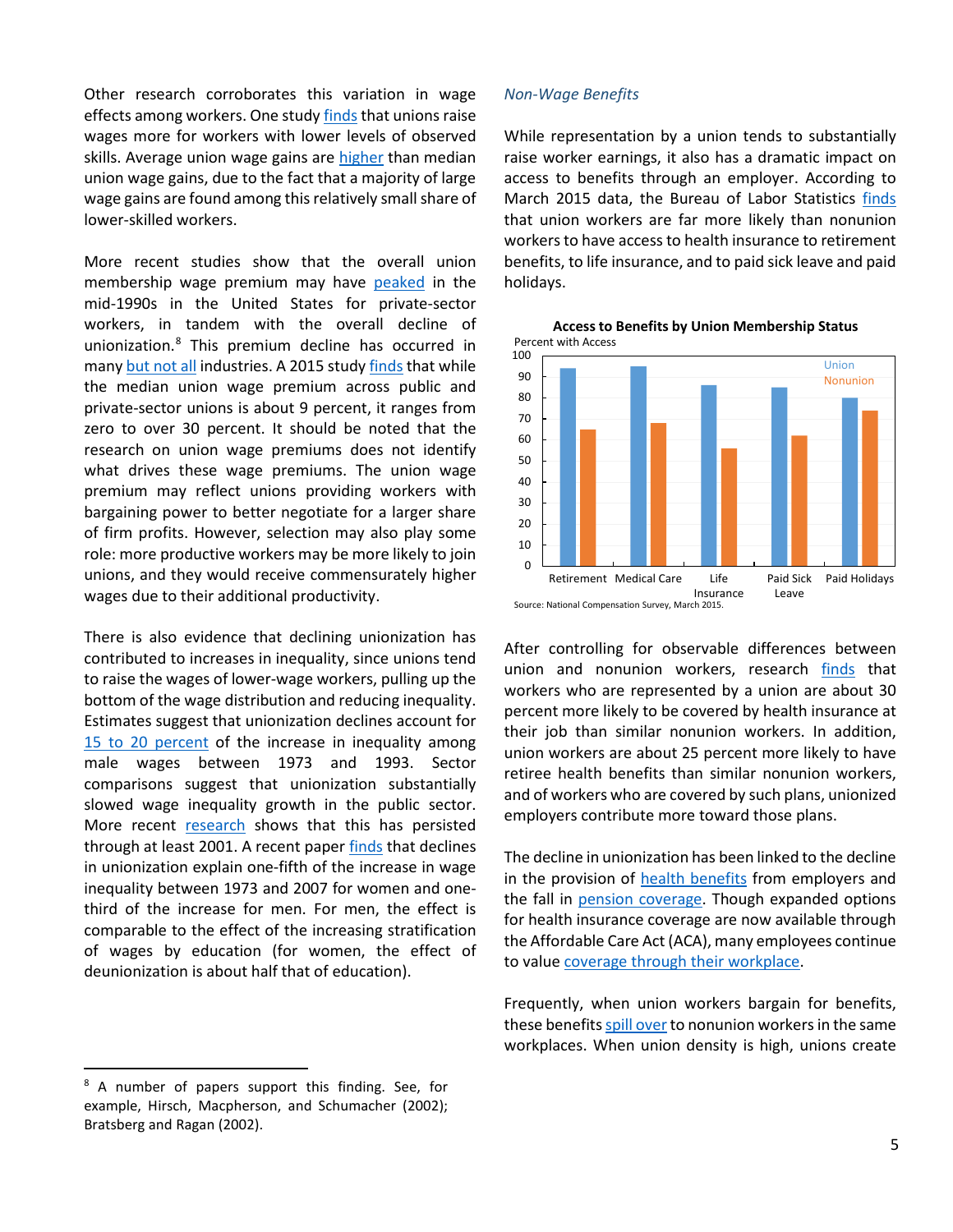norms for fair pay, benefits, and working conditions, norms that become established more broadly and improve compensation and working conditions for union and nonunion workers alike. One [study](http://ilr.sagepub.com/content/49/1/20.short) using data from 1973 to 1989 finds evidence of crowding effects, where nonunion employers raise wages to retain talent and attract workers.

Helping to communicate and amplify the perspective of workers allows unions to negotiate significant non-wage benefits, like sick leave, health insurance, and retirement pensions, which can in turn improve th[e productivity and](https://www.whitehouse.gov/sites/default/files/docs/2015_erp_chapter_4.pdf)  [retention](https://www.whitehouse.gov/sites/default/files/docs/2015_erp_chapter_4.pdf) of all workers.

# **Workplace Conditions**

Unions can also affect workplaces in other ways, including safety and training.

## *Safety*

Organized labor has also contributed to broad improvements in workplace safety through both the legislative process and health advocacy. Unions were [critical](https://books.google.com/books?hl=en&lr=&id=gG8y7etDrwwC&oi=fnd&pg=PA121&dq=Schurman,+Weil,+Landsbergis+and+Israel+1998&ots=TlO01Wr-ir&sig=zBbSpKzu-VVavIgiRon1LNepS4s%23v=onepage&q&f=false) in the establishment of the Occupational Safety and Health Act in 1970. Unions have also played a fundamental role in *linking* occupational hazards such as coal dust,<sup>[9](#page-5-0)</sup> cotton dust,<sup>[10](#page-5-1)</sup> asbestos,<sup>[11](#page-5-2)</sup> radium,<sup>[12](#page-5-0)</sup> and dibromochloropropane<sup>[13](#page-5-1)</sup> to life-threatening diseases. Through advocacy and persistence, unions have increased awareness of occupational disease and altered the treatment of these occupational hazards as a result, improving working conditions in both unionized and nonunionized workplaces.

Organized labor also contributes to the safety of workplace environments through advocating for workers in contracts and ensuring employer compliance with regulations. Unions affect safety improvements, for example, through providing [information and training](http://www.cdc.gov/niosh/docs/98-145/pdfs/98-145.pdf) about occupational hazards. Furthermore, unionized workplaces are more likely to b[e inspected for safety](http://link.springer.com/article/10.1007%2FBF02685455) and comply with safety and health regulations. In addition to direct training and regulatory compliance, many union contracts [include](http://www.ilocis.org/documents/chpt21e.htm) explicit safety protections for workers. Unions often negotiate for the use of protective

 $\overline{\phantom{a}}$ 

equipment and protect the right of workers to refuse to work under hazardous conditions.

Because of their record of promoting safety, it seems likely that unions would improve safety outcomes in the workplace. However, past economic research on the relationship between unions and safety has often found a negative relationship, a finding in contrast to a history of union advocacy for safety. In part, this may stem from workers in jobs with high injury risk having a greater desire to unionize in order to better protect themselves. Additionally, union safety efforts may effectively shift the injury composition from more serious to less serious incidents, increasing total safety in a way that requires detailed data to measure. A 2014 [study](http://ilr.sagepub.com/content/68/1/153.short) investigates the union safety relationship using individual data and finds that accounting for some of these explanations reduces observed safety differences between union and nonunion jobs to zero. Given the measurement challenges in this area of research, more studies are needed to estimate the magnitude of the impact that unions have had on the safety of unionized professions.

A difference in injury reporting between union and nonunion workplaces may also account for some of the mismatch. According to a 2013 study, workers may be [more likely](http://ilr.sagepub.com/content/66/1/88.refs) to report injuries in unionized positions because they are more likely to be aware of their right to a safe workplace and have a protected channel for their collective voice. They may therefore be less afraid of management retaliation, and nonunionized firms may have an incentive to underreport injuries to lower legal and compliance costs. Using detailed injury data in the coal mining industry, the study also found that while unionization was associated with higher levels of total injuries, unions reduced traumatic injuries by 14 to 32 percent and fatalities by 29 to 83 percent.

### *Training*

Unions play an active role in training workers, equipping union employees with the skills necessary to succeed in their jobs. Given that unions have historically provided training, the decline of unionization and the general [decline](https://www.whitehouse.gov/sites/default/files/docs/150423_upskill_report_final_3.pdf) in workplace training may be related. A recent [review](http://ilr.sagepub.com/content/68/2/251.abstract) of the training literature shows that employer-

<span id="page-5-0"></span><sup>9</sup> Smith (1987).

<span id="page-5-1"></span><sup>&</sup>lt;sup>10</sup> Botsch (1993).

<span id="page-5-2"></span><sup>&</sup>lt;sup>11</sup> Rosner and Markowitz (1991).

<sup>12</sup> Clark (1997).

 $13$  Robinson (1991).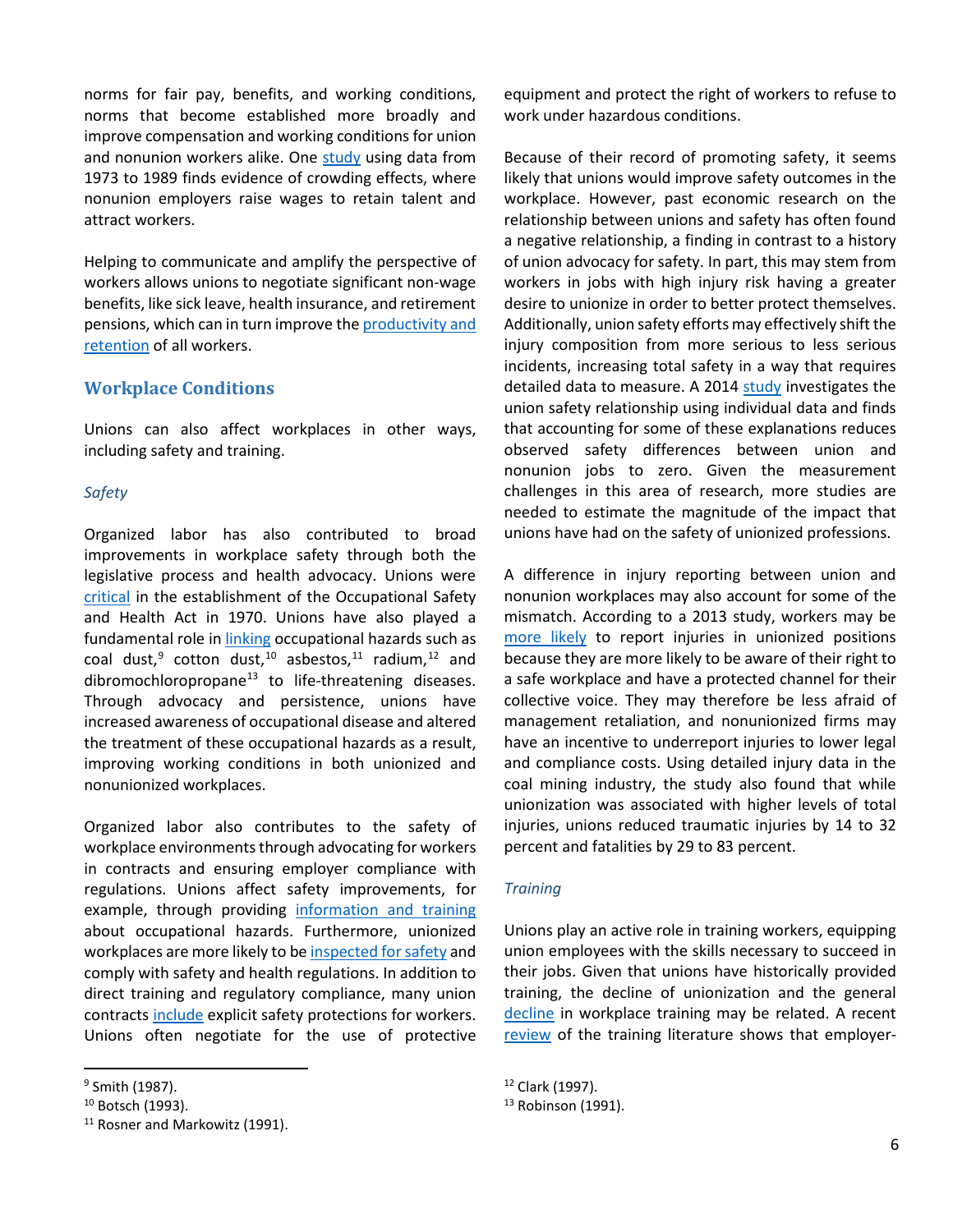provided training has been declining since the 1990s, as have other sources like registered apprenticeships, technical education, and union training.

Evidence from other countries shows that unions ensure that workers are trained and gain the skills they need for work. Studies in the United [Kingdom](http://www.jstor.org/stable/2525161) an[d Germany](http://www.mitpressjournals.org/doi/abs/10.1162/rest.91.2.363%23.VdYbAvlVhBc) have found that unions increase the probability of workers receiving any training and the amount of training received. Further research in the United Kingdom [finds](http://ilr.sagepub.com/content/57/1/68.short) that union workers also enjoy greater returns to training and higher wage growth.

Australian dat[a suggest](http://onlinelibrary.wiley.com/doi/10.1111/j.1467-8543.1994.tb01051.x/abstract) that workplaces with more active unions have greater access to employer-provided training, and research has also shown that unionization affects the type of training workers receive. A study in Canada [finds](http://www.statcan.gc.ca/studies-etudes/81-003/feature-caracteristique/5018902-eng.pdf) that unions tend to invest in firm-specific training, both to arm union workers with skills they need to succeed with specific employers and to reduce staff turnover. Other work examining unionized workers in the United States and Canada also [finds](http://www.jstor.org/stable/10.1086/209935) that unionized workers tend to develop skills that are relatively jobspecific. However, some work [suggests](http://www.jstor.org/stable/2525243) little to no difference in training between union and nonunion firms, while other research [suggests](http://www.jstor.org/stable/pdf/2695968.pdf?acceptTC=true) that employers in unionized workplaces offer less training than those in nonunionized workplaces.

Evidence from the United States and abroad shows that union efforts have provided safety and training benefits in addition to compensation gains. These workplace benefits also have the potential to increase worker productivity, affecting both workers and firms.

### **Union Impact on Firm Performance**

While unions provide substantial benefits to workers, evidence demonstrates that firms benefit as well, for example through higher retention and productivity. One study [finds](http://ilr.sagepub.com/content/68/4/771.abstract) that unionization led to higher worker productivity, which is associated with lower turnover and potentially higher profits and better firm performance. Additional studies corroborate these findings; despite common claims about unions' negative impact on businesses, studies [find](http://www.nber.org/papers/w8993.pdf) no negative effect on short- and long-run employer survival rates or the solvency of firms. Finally, evidence [shows](http://www.jstor.org/stable/3211544) that unionized firms with workplace practices that give workers input into the production process have the highest productivity, above that of both nonunionized firms and unionized firms without these workplace practices.

# **Spillover Effects of Unions**

Research has shown that the benefits of unionization tend to spill over to other industries and firms. For instance, virtually all coal mines (and steel plants) were unionized in the 1950s. A study [finds](https://www.mpls.frb.org/research/sr/sr368.pdf) higher rates of unionization among healthcare workers today in the areas surrounding those past mines and plants, indicating historical spillovers from unionized industries to nonunionized industries in particular geographic locations. In addition, there are spillovers across firms within industries. Another study [finds](http://ilr.sagepub.com/content/49/1/20.short) that nonunionized firms within an industry raise wages in response to increased unionization at the city-level, indicating that compensation increases in unionized firms may spill over to geographically proximate nonunionized firms.

Unionization is even associated with intergenerational spillover effects. Recent research [examining](https://cdn.americanprogress.org/wp-content/uploads/2015/09/08130545/UnionsMobility-report-9.9.pdf) the impact of union membership on the income mobility of the children found striking results. Among teenagers whose parents' incomes were typical of the bottom half of the income distribution, a 10 percentage-point increase in the union membership rate in the area they grew up in was associated with a 1.3 percentile increase in their income when they were 29 to 32 years old. Union density is a significant predictor of mobility, even after controlling for race, industry, inequality, and more.

Low-income children were not alone in benefiting from higher unionization; the study found that a 10 percentage point increase in union membership was associated with a 3 to 4.5 percent increase in average incomes overall. Using panel data that links parents and children over decades, the researchers also found that the children of union members have higher wages than the children of nonunion members who grew up in similar households. Children of fathers with less than a college education, for example, earn 28 percent more if their father was in a union, after controlling for father's age, race, marital status, industry occupation, and urban status, though not the union status of the children themselves when they are adults. Overall, the study suggests that parental union membership can be an important factor in upward mobility for children, especially for children of less-skilled parents.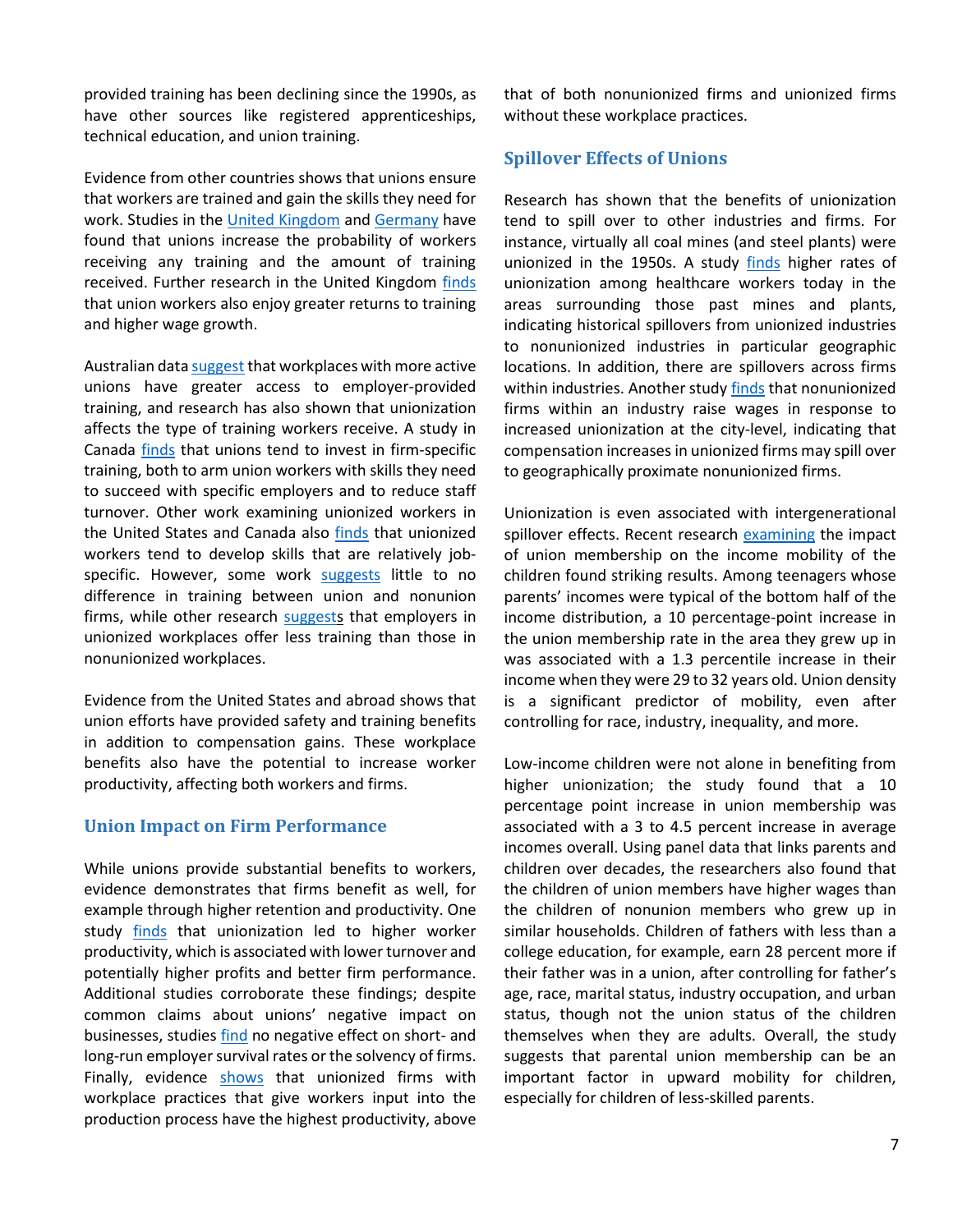## **Effect of Right-to-Work Laws**

Since unions can bolster compensation and reduce wage inequality, weakening unions may have the opposite effect. A long history of legislative and judicial decisions have [weakened](http://www.cbpp.org/sites/default/files/atoms/files/4-2-14fe-eisenbrey.pdf) unionization by restricting the right to unionize, reducing the workplace decisions in which unions have a say, and allowing employers to openly [combat](http://www.epi.org/files/page/-/pdf/bp235.pdf) unionization. Right-to-work statutes, one such method of reducing union power by limiting the ability of unions to collect dues, have [been shown](http://www.jstor.org/stable/1832071?seq=1%23page_scan_tab_contents) to depress the rate of unionization.

Research suggests that right-to-work laws may lower wages. Historically most common in the South, right-towork laws have spread in recent years to rust-belt states such as Michigan and Indiana in 2012 and Wisconsin in 2015. Research has [shown](http://core.ac.uk/download/pdf/6894934.pdf) that statutes with the opposite effect of right-to-work laws, such as allowing fair share agreements that require employees to become dues-paying members of the union (to cover the cost of the services that the union provides) within a fixed period of time after hiring, are associated with higher union density and higher earnings. Because states with right-to-work laws tend to have lower wages than the nation as a whole, identifying the impact of right-to-work

statutes on wages is challenging. After controlling for state-specific factors, the same study found that in areas with prohibitions on the ability to negotiate fair share agreements, state and local government workers have earnings about 4 percent lower.

A new paper that [examines](http://www3.nd.edu/%7Ekrinz/Rinz_RTW.pdf) the effect of right-to-work laws created by the passage of the Taft-Hartley Act in 1947 suggests that, overall, the average effects of rightto-work laws on wages are slightly negative, ranging from zero to around 2 percent. Sectors with higher union density experience larger drops in wages relative to lower-density sectors, suggesting that union density and power are important factors in determining the union wage premium.



**Right-to-Work Statutes by State** 

Source: National Conference of State Legislatures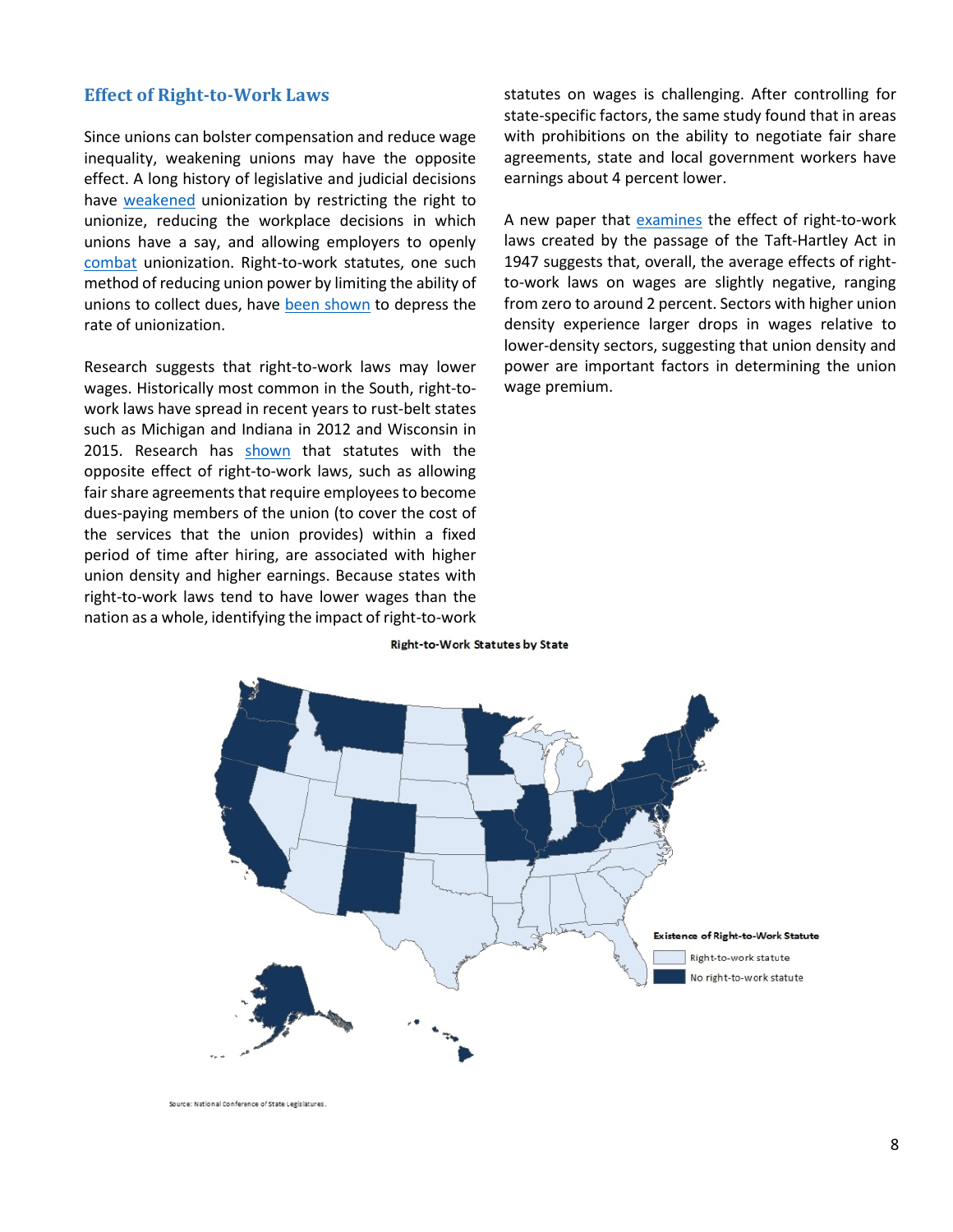#### **Alternative Forms of Worker Bargaining**

While unionization rates have declined over the past decades, alternative forms of worker bargaining and negotiation have emerged. Although unions play an important role in representing many workers, these alternative models can also help ensure that workers who are not or who cannot be represented by unions will have their voices heard. However, there is little research on the effectiveness of such models in advancing workers' causes, and thus the evidence contained in this section is based primarily on theory and case studies, rather than empirics. Further research is needed to better understand the implications of this relatively recent phenomenon—and in particular whether, in the absence of collective bargaining, alternative arrangements can lead to increases in wages.

#### *Works Councils*

Works councils, groups of workers that represent all employees in discussions with their employer but are not part of a formal trade union, are a common form of worker voice outside of trade unions in [Germany](http://www.worker-participation.eu/National-Industrial-Relations/Countries/Germany/Workplace-Representation) and, under the authority of the German Works Constitution Act of 1952, can be set up in any private workplace with at least five employees. Works councils ensure that workplace decisions, such as those about pay, hiring, and hours, involve workers – they have both participation rights (where works councils must be informed and consulted about certain issues) and co-determination rights (where the works council must be involved in the decision). Works councils are separate from trade unions: trade unions exist to protect their members, while works councils exist to integrate workers with management into the decision making process.

While research into works councils is limited, research on the German model has [shown](http://www.econstor.eu/bitstream/10419/21178/1/dp322.pdf) that they positively impact productivity in covered firms and that those firms are less likely to be engaged in rent-seeking activities. Similarly, German works councils are also [associated](http://oep.oxfordjournals.org/content/53/4/659.full.pdf) with reduced turnover and higher wages, and, in larger companies, with higher productivity. Another study of Germany also [showed](http://onlinelibrary.wiley.com/doi/10.1111/irel.12061/abstract) that firms with works councils made significantly higher investments in workplace training and retained a higher percentage of former trainees over a five-year period; the effects of works councils were especially pronounced in firms also

covered by collective bargaining agreements. While advocates have expressed interest in bringing the works council model, or aspects of it, to the United States, questions remain about how the model would fit into existing systems and statutes governing collective bargaining.

#### *Alternative Labor Organizations*

Alternative labor organizations, a growing phenomenon, allow groups of nonunion workers with a common interest, such as increasing the minimum wage or exposing labor violations, to advocate for workplace change. These associations are generally a form of worker voice for workers [not eligible](https://www.nlrb.gov/rights-we-protect/employee-rights) to collectively bargain under the National Labor Relations Act, such as independent contractors, supervisors, domestic workers, or government employees (government workers can in some cases join a union, but collective bargaining may be restricted).

In many cases, these alternative labor organizations comprise workers advocating for a single cause, but often cut across employer and industry boundaries, such as the Service Employees International Union (SEIU) backed [Fight for \\$15.](http://fightfor15.org/) These types of organizations became more visible during and after the Great Recession, likely due in part to the potential growth in the ['on-demand economy'](http://www.nytimes.com/2015/07/13/business/rising-economic-insecurity-tied-to-decades-long-trend-in-employment-practices.html) in which workers are often treated by their employers as independent contractors rather than employees.

A similar organization for workers not covered by the National Labor Relations Act, and that operates closely with the organized labor community, is the New York [Taxi Workers' Alliance.](https://www.nytwa.org/) Formed in 1998, the New York Taxi Workers' Alliance helps advocate for taxi drivers, who are primarily independent contractors rather than employees. The organization expanded nationally in 2011 as the National Taxi Workers' Alliance, and became the first charter for non-traditional workers since the farm workers in the 1960s, and the first one ever of independent contractors; they are [recognized](https://www.nytwa.org/mission-and-history/) by the AFL-CIO as an affiliate organization. The group advocates for its members in much the same way as a traditional union, but their right to collectively bargain is not protected under the National Labor Relations Act due to their non-employee status.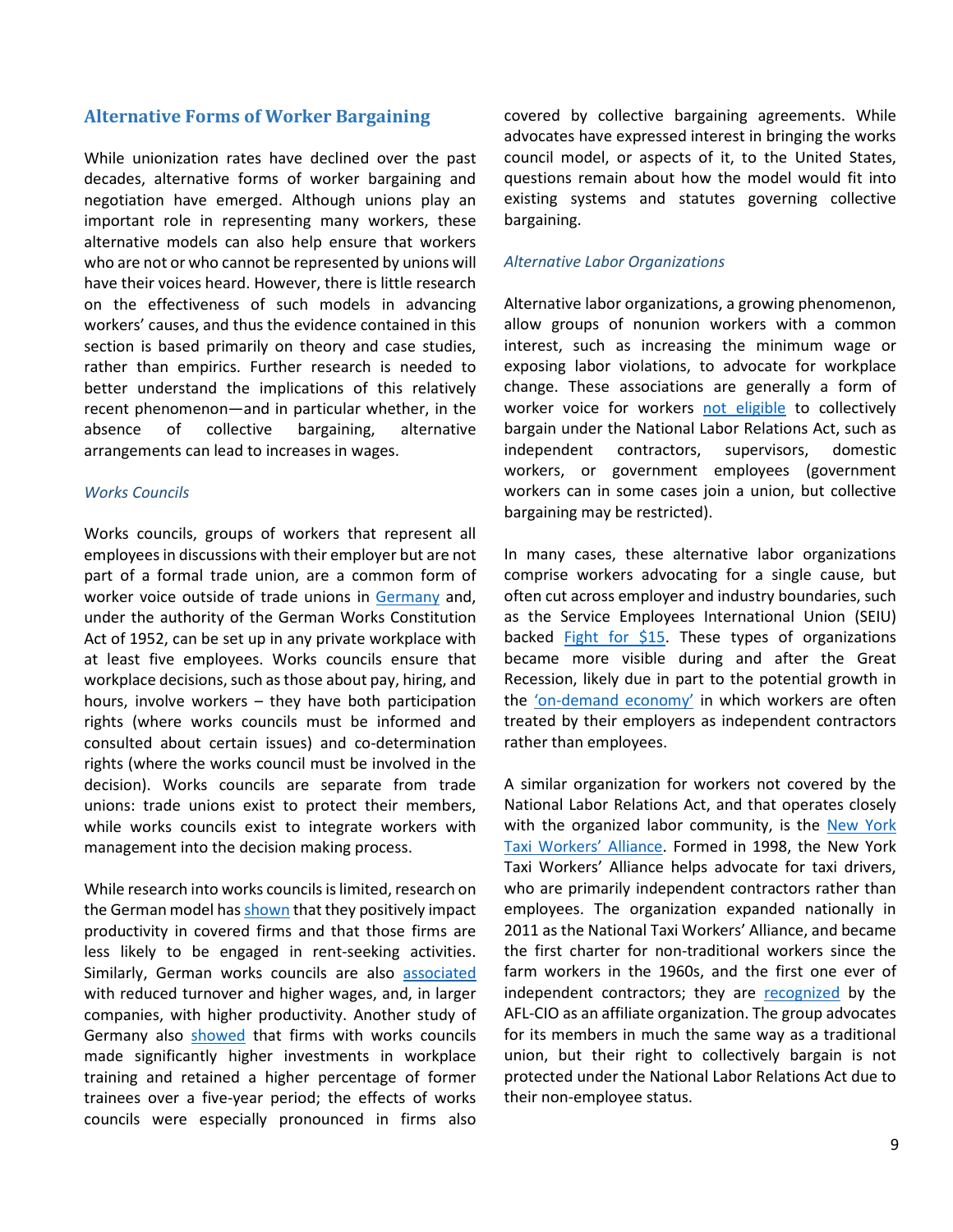Paralleling the efforts of organized labor, workers themselves have come together to express their collective voice, utilizing resources such as online platforms to amplify their message. For example, groups like the [Freelancers' Union](https://www.freelancersunion.org/about/history.html) provide a forum for workers who work in the gig economy to organize and collectively negotiate certain group benefits (such as retirement accounts or health care) with third-party providers. Such groups can be an important resource for workers who are not officially associated with a particular company and are thus constantly renegotiating their place in the workforce.

Another grassroots effort, the National Domestic [Workers Alliance](http://www.domesticworkers.org/who-we-are) (NDWA) was founded in 2007 to represent another group of nonunion workers: the domestic workforce. Although the group is not affiliated with a union, NDWA has worked to strengthen the rights of domestic workers through government advocacy and by raising public awareness via a network of affiliated organizations around the United States. NDWA's efforts have resulted in legislative victories, including Domestic Workers Bill of Rights laws in [five states.](http://www.oregonlive.com/business/index.ssf/2015/06/oregons_domestic_workers_gain.html) In addition, NDWA has partnered with Care.com to encourage higher standards among employers of domestic workers through the **Fair Care Pledge**. Signatory employers agree to establish clear expectations, provide fair pay, and allow for paid time off, and domestic workers searching for employer matches can see which potential employers have sign on to the pledge.

Large advocacy campaigns that have been driven by both workers and consumers have had success in improving the workplace policies of large [companies,](http://www.theguardian.com/environment/green-living-blog/2012/jul/06/activism-nike) by enlisting consumers as allies, who may not have a direct stake in the desired outcome, but whose voices can be even more effective in encouraging an employer to change. One example is [Coworker.org,](https://www.coworker.org/) which connects workers across the world to one another through online campaigns and petitions, but also to community stakeholders such as consumers. These kinds of groups raise awareness in the larger community and encourage employers to make changes in response to worker and consumer advocacy.

# **Conclusion**

Over the past forty years, unionization rates and the role that worker voice plays in the labor market have changed significantly. Since peak membership in the 1950s,

unionization rates have fallen, most notably in traditional sectors like manufacturing and construction, and the demographics of union members have changed, with unionization becoming more concentrated in the public sector and incorporating more female workers and college-educated workers. As recently as the mid-1970s, U.S. union membership was concentrated among men with average or slightly-below average education levels working in the private sector. But by the early 1990s, alongside many other concurrent changes in the structure of the labor market, highly educated women in the public sector had the highest union membership rates.

Along with these changes in union membership have come changes in unions' impact on the workplace. While unionization has historically had an equalizing effect on the U.S. wage distribution by boosting wages for lowerskilled workers, unions' ability to lower wage inequality has become more limited as membership has shifted to cover fewer low-skilled workers.

The decline of unionization rates in recent decades has prompted important questions regarding the role of worker voice in quelling growing inequality going forward. Unions have also served as a key channel for communicating worker views in decisions regarding wages, benefits, and workplace conditions, and unionization has been associated with higher wages, expanded benefits, and safety protections for both union members and nonunion workers. In recent years, traditional organizing efforts have faced new challenges with the rise of the "fissured" economy where workers who share a common workplace are less likely to share a common employer as different functions within a workplace are subcontracted or where workers are less likely to share a common workplace with others in their industry and instead work in separate locations. The changing organization of work has in turn given rise to new forms of union organizing as well as new forms of worker alliance and new ways to advocate for worker rights. Workers not eligible for collective bargaining have developed alternative ways to organize, including movements that combine workers from across an industry rather than a particular employer. Over time, unions and other worker associations have adapted to changes in the structure of the labor market and worker demographics, and they will continue to play a pivotal role going forward in ensuring fair and safe workplace practices that benefit workers across the country.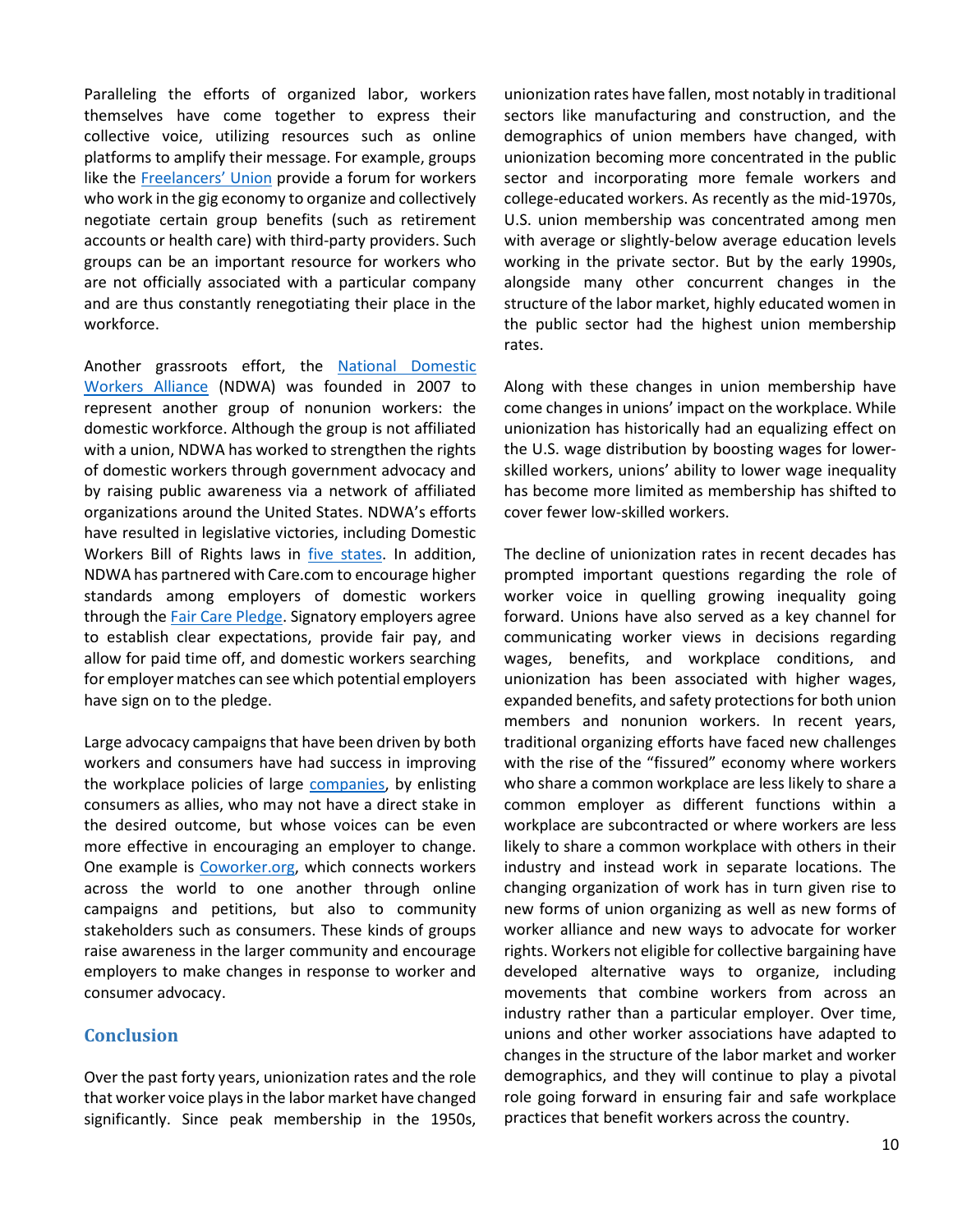# **References**

Addison, John T., Claus Schnabel, and Joachim Wagner. 2001. "Works councils in Germany: their effects on establishment performance."

Akerlof, George A. and Janet L. Yellen. 1986. *Efficiency wage models of the labor market*. Cambridge University Press.

Black, Sandra and Lisa Lynch. 2001. "How to Compete: The Impact of Workplace Practices and Information Technology on Productivity." *The Review of Economics and Statistics* 83(3): 434-445. [http://www.jstor.org/stable/3211544.](http://www.jstor.org/stable/3211544)

Blanchflower, David G. and Alex Bryson. 2004. *The Union Wage Premium in the US and the UK.* London School of Economics and Political Science Center for Economic Performance.

[http://eprints.lse.ac.uk/19987/1/The\\_Union\\_Wage](http://eprints.lse.ac.uk/19987/1/The_Union_Wage_Premium_in_the_US_and_the_UK.pdf) Premium in the US and the UK.pdf.

Birch, Simon. 2012. "How activism forced Nike to change its ethical game." *The Guardian*. [http://www.theguardian.com/environment/green](http://www.theguardian.com/environment/green-living-blog/2012/jul/06/activism-nike)[living-blog/2012/jul/06/activism-nike.](http://www.theguardian.com/environment/green-living-blog/2012/jul/06/activism-nike)

Bloom, David and Richard Freeman. 1992. "The Fall in Private Pension Coverage in the United States." *The American Economic Review* 82(2): 539-545.

Booth, Alison L. 1995. *The Economics of the Trade Union.* Cambridge, UK: Cambridge University Press.

Booth, Alison L., Marco Francesconi and Gylfi Zoega. 2003. "Unions, Work-Related Training, and Wages: Evidence For British Men." *Industrial and Labor Relations Review* 57(1): 68-91.

Boskin, Michael J. 1972. "Unions and Relative Real Wages." *The American Economic Review* 62(3): 466- 472. [http://www.jstor.org/stable/1803398.](http://www.jstor.org/stable/1803398)

Botsch, Robert Emil. 1993. *Organizing the Breathless: Cotton Dust, Southern Politics, and the Brown Lung Association*. Lexington, KY: University Press of Kentucky.

Bratsberg, Bernt and James F. Ragan, Jr. 2002. "Changes in the Union Wage Premium by Industry." *Industrial and Labor Relations Review* 56(1): 65-83. [http://www.jstor.org/stable/3270649.](http://www.jstor.org/stable/3270649)

Bronfenbrenner, Kate. 2009. "No Holds Barred: The Intensification of Employer Opposition to Organizing." Economic Policy Institute Briefing Paper No. 235.

[http://www.epi.org/files/page/-/pdf/bp235.pdf.](http://www.epi.org/files/page/-/pdf/bp235.pdf)

Buchmueller, Thomas C., John Dinardo, and Robert G. Valletta. 2002. "Union Effects on Health Insurance Provision and Coverage in the United States." *Industrial and Labor Relations Review* 55(4): 610- 627.

[http://www-](http://www-personal.umich.edu/%7Ejdinardo/Pubs/bdv2002.pdf)

[personal.umich.edu/~jdinardo/Pubs/bdv2002.pdf.](http://www-personal.umich.edu/%7Ejdinardo/Pubs/bdv2002.pdf)

Budd, John W. and In-Gang Na. 2000. "The union membership wage premium for employees covered by collective bargaining agreements." *Journal of labor Economics* 18(4): 783-807.

[http://www.jstor.org/stable/10.1086/209977.](http://www.jstor.org/stable/10.1086/209977)

Cappelli, Peter. 2015. "Skill Gaps, Skill Shortages, and Skill Mismatches: Evidence and

Arguments for the United States." *Industrial and Labor Relations Review* 68: 2251-2290.

Card, David. 1996. "The Effect of Unions on the Structure of Wages: A Longitudinal Analysis." *Econometrica* 64(4): 957-979.

Card, David. 2001. "The Effect of Unions on Wage Inequality in the U.S. Labor Market." *Industrial and Labor Relations Review* 54(2): 296-315. [http://davidcard.berkeley.edu/papers/union-wage](http://davidcard.berkeley.edu/papers/union-wage-ineq.pdf)[ineq.pdf.](http://davidcard.berkeley.edu/papers/union-wage-ineq.pdf)

Card, David, Thomas Lemieux, and W. Craig Riddell. 2004. "Unions and Wage Inequality." *Journal of Labor Research* 25.

[http://davidcard.berkeley.edu/papers/union](http://davidcard.berkeley.edu/papers/union-wage.pdf)[wage.pdf.](http://davidcard.berkeley.edu/papers/union-wage.pdf)

Care.com. "What is the Fair Care Pledge?" [https://www.care.com/a/what-is-the-fair-care](https://www.care.com/a/what-is-the-fair-care-pledge-20150408165743)[pledge-20150408165743.](https://www.care.com/a/what-is-the-fair-care-pledge-20150408165743)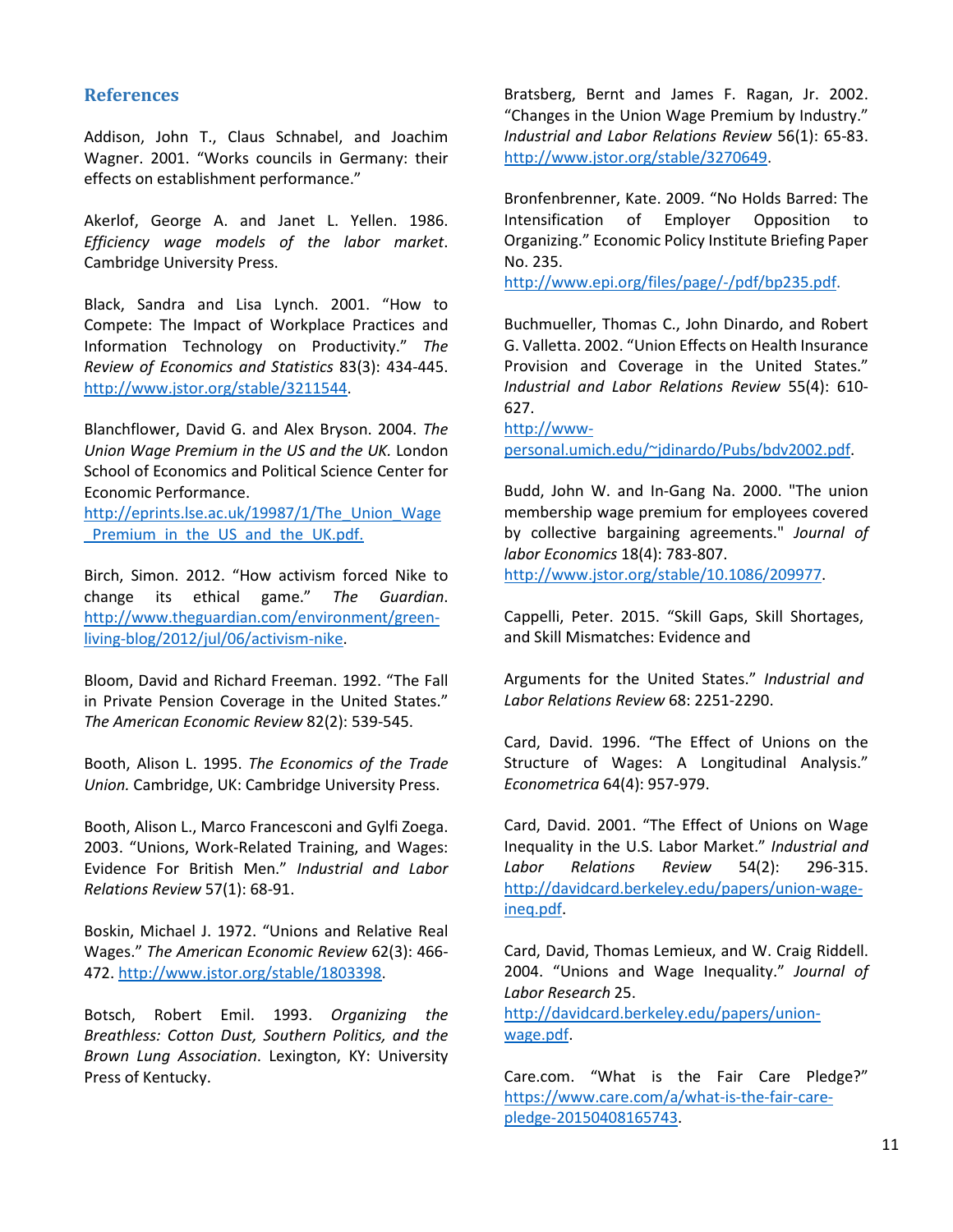Clark, Claudia. 1997. *Radium Girls*. Chapel Hill, NC: The University of North Carolina Press.

Cohen, Alexander and Michael J. Colligan. 1998. *Assessing Occupational Safety and Health Training: A Literature Review.* National Institute for Occupational Safety and Health Publication No. 98- 145.

[http://www.cdc.gov/niosh/docs/98-145/pdfs/98-](http://www.cdc.gov/niosh/docs/98-145/pdfs/98-145.pdf) [145.pdf.](http://www.cdc.gov/niosh/docs/98-145/pdfs/98-145.pdf)

Council of Economic Advisers. 2015. "The Economics of Family-Friendly Workplace Policies." [https://www.whitehouse.gov/sites/default/files/do](https://www.whitehouse.gov/sites/default/files/docs/2015_erp_chapter_4.pdf) [cs/2015\\_erp\\_chapter\\_4.pdf.](https://www.whitehouse.gov/sites/default/files/docs/2015_erp_chapter_4.pdf)

Coworker.org. [https://www.coworker.org.](https://www.coworker.org/)

DiNardo, John and David S. Lee. 2002. "The Impact of Unionization on Establishment Closure: A Regression Discontinuity Analysis of Representative Elections." NBER Working Paper No. 8993. [http://www.nber.org/papers/w8993.pdf.](http://www.nber.org/papers/w8993.pdf)

Donado, Alejandro. 2015. "Why do unionized workers have more nonfatal occupational injuries?" *ILR Review* 68(1): 153-183.

Dustmann, Christian and Uta Schonberg. 2009. "Training and Union Wages." *The Review of Economics and Statistics* 91(2): 363-376.

Eisenbrey, Ross. 2014. "Improving the Quality of Jobs Through Better Labor Standards." Center on Budget and Policy Priorities.

Ellwood, David T. and Glenn Fine. 1987. "The impact of right-to-work laws on union organizing." *The Journal of Political Economy* 95(2): 250-273.

European Trade Union Institute. "Workplace Representation." [http://www.worker](http://www.worker-participation.eu/National-Industrial-Relations/Countries/Germany/Workplace-Representation/)[participation.eu/National-Industrial-](http://www.worker-participation.eu/National-Industrial-Relations/Countries/Germany/Workplace-Representation/)[Relations/Countries/Germany/Workplace-](http://www.worker-participation.eu/National-Industrial-Relations/Countries/Germany/Workplace-Representation/)[Representation/.](http://www.worker-participation.eu/National-Industrial-Relations/Countries/Germany/Workplace-Representation/)

Farber, Henry. 2005. "Union Membership in the United States: The Divergence between the Public and Private Sectors." Princeton University Industrial Relations Section Working Paper 503. [http://core.ac.uk/download/pdf/6894934.pdf.](http://core.ac.uk/download/pdf/6894934.pdf)

Fight for \$15. [http://fightfor15.org/.](http://fightfor15.org/)

Frazis, Harley, Maury Gittleman, and Mary Joyce. 2000. "Correlates of Training: An Analysis Using Both Employer and Employee Characteristics." *Industrial and Labor Relations Review* 53(3): 443-462. [http://www.jstor.org/stable/2695968.](http://www.jstor.org/stable/2695968)

Freelancers Union. 2015. "History of Freelancers Union."

[https://www.freelancersunion.org/about/history.ht](https://www.freelancersunion.org/about/history.html) [ml.](https://www.freelancersunion.org/about/history.html)

Freeman, Richard. 1980. "Unionism and the Dispersion of Wages." *Industrial and Labor Relations Review* 34(1): 3-23. [http://www.jstor.org/stable/2522631.](http://www.jstor.org/stable/2522631)

Freeman, Richard. 1981a. "The Effect of Unionism on Fringe Benefits." *Industrial and Labor Relations Review* 34(4): 489-509. [http://www.jstor.org/stable/2522473.](http://www.jstor.org/stable/2522473)

Freeman, Richard. 1981b. "Union Wage Practices and Wage Dispersion within Establishments." *Industrial and Labor Relations Review* 36(1): 3-21. [http://www.jstor.org/stable/2522290.](http://www.jstor.org/stable/2522290)

Freeman, Richard and Eunice Han. 2012. "Public sector unionism without collective bargaining." [https://www.aeaweb.org/aea/2013conference/pro](https://www.aeaweb.org/aea/2013conference/program/retrieve.php?pdfid=326) [gram/retrieve.php?pdfid=326.](https://www.aeaweb.org/aea/2013conference/program/retrieve.php?pdfid=326)

Freeman, Richard, Eunice Han, David Madland, and Brendan Duke. 2015. "Bargaining for the American Dream: What Unions Do for Mobility." Center for American **Progress.** 

[https://cdn.americanprogress.org/wp](https://cdn.americanprogress.org/wp-content/uploads/2015/09/08130545/UnionsMobility-report-9.9.pdf)[content/uploads/2015/09/08130545/UnionsMobilit](https://cdn.americanprogress.org/wp-content/uploads/2015/09/08130545/UnionsMobility-report-9.9.pdf) [y-report-9.9.pdf.](https://cdn.americanprogress.org/wp-content/uploads/2015/09/08130545/UnionsMobility-report-9.9.pdf)

Gilbert, Lucie. 2003. "Unions and training: A study based on the Adult Education and Training Survey." *Education Quarterly Review* 9(1): 19-33.

Graham, Bryan S., Jinyong Hahn, Alexandre Poirier, and James L. Powell. 2015. "Quantile Regression with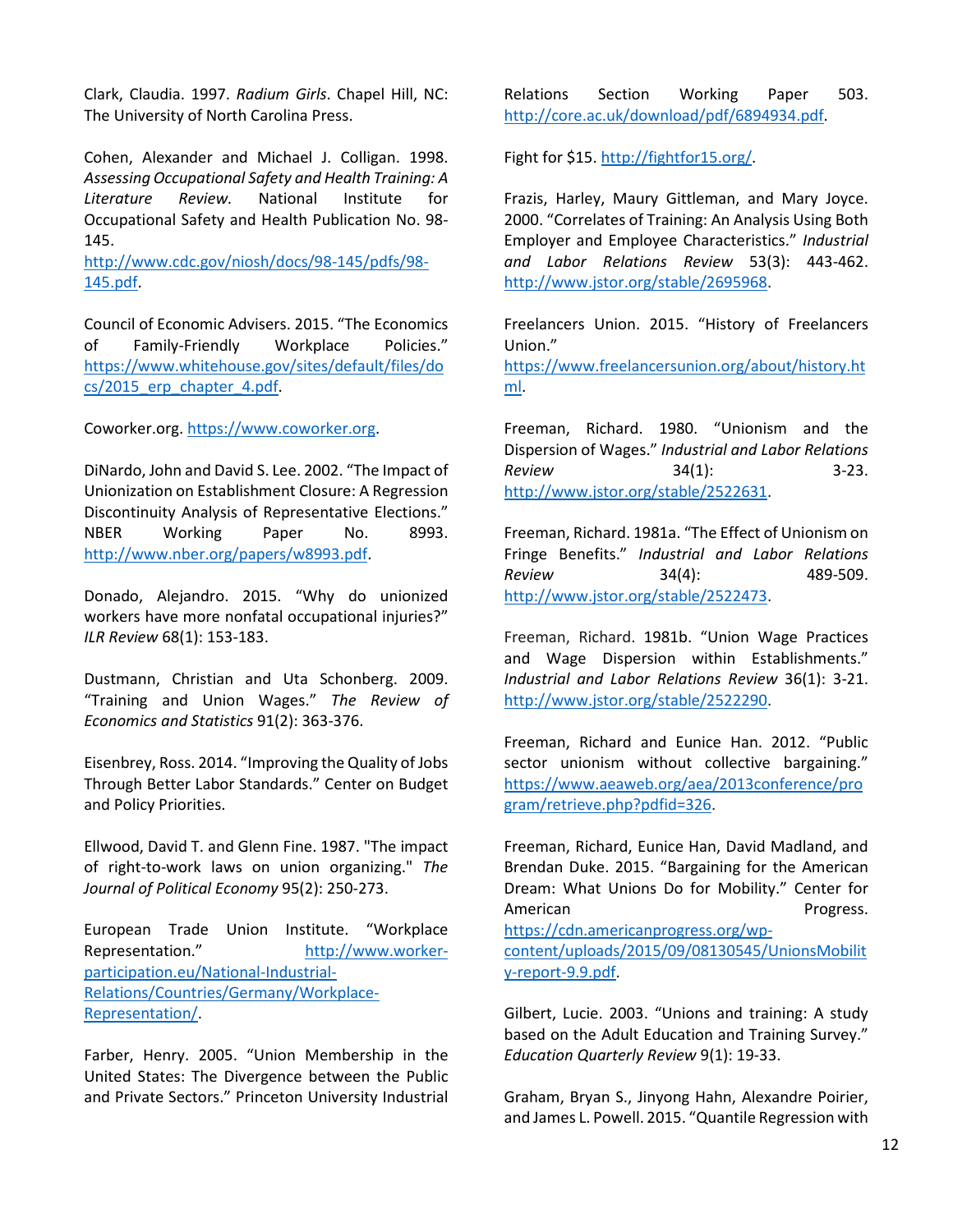Panel Data." NBER Working Paper No. 21034. [http://www.nber.org/papers/w21034.pdf.](http://www.nber.org/papers/w21034.pdf)

Green, Francis, Stephen Machin, and David Wilkinson. 1999. "Trade Unions and Training Practices in British Workplaces." *Industrial Relations and Labor Review* 57(1): 68-91. [http://www.jstor.org/stable/2525161.](http://www.jstor.org/stable/2525161)

Hirsch, Barry T. 2004. "Reconsidering Union Wage Effects: Surveying New Evidence on an Old Topic." *Journal of Labor Research* 25(4): 233-266. [http://www2.gsu.edu/~ecobth/PaperReprints/Unio](http://www2.gsu.edu/%7Eecobth/PaperReprints/UnionWageEffects.pdf) [nWageEffects.pdf.](http://www2.gsu.edu/%7Eecobth/PaperReprints/UnionWageEffects.pdf)

Hirsch, Barry T. and Edward J. Schumacher. 2001. "Private sector union density and the wage premium: Past, present, and future." *Journal of Labor Research* 22(3): 487-518.

Hirsch, Barry T., David A. Macpherson, Edward J. Schumacher. 2002. "Measuring Union and Nonunion Wage Growth: Puzzles in Search of Solutions." Presented at the 23<sup>rd</sup> Middlebury Economics Conference *Changing Role of Unions*.

Holmes, Thomas J. 2006. "Geographic Spillover of Unionism." Federal Reserve Bank of Minneapolis Research Department Staff Report 368. [https://www.mpls.frb.org/research/sr/sr368.pdf.](https://www.mpls.frb.org/research/sr/sr368.pdf)

Hubler, Olaf and Uwe Jirjahn. 2001. "Works Councils and Collective Bargaining in Germany: The Impact on Productivity and Wages." IZA Discussion Paper Series No. 322.

[http://www.econstor.eu/bitstream/10419/21178/1](http://www.econstor.eu/bitstream/10419/21178/1/dp322.pdf) [/dp322.pdf.](http://www.econstor.eu/bitstream/10419/21178/1/dp322.pdf)

Kennedy, Sean, Robert Drago, Judith Sloan, and Mark Wooden. 1994. "The Effect of Trade Unions on the Provision of Training: Australian Evidence." *British Journal of Industrial Relations* 32(4): 565-580.

Kriechel, Ben, Samuel Muehlemann, Harald Pfeifer, and Miriam Schutte. 2014. "Works Councils, Collectively Bargaining, and Apprenticeship Training—Evidence from German Firms." *Industrial Relations* 53(2): 199-222.

Kuhn, Peter and Arthur Sweetman. 1999. "Vulnerable Seniors: Unions, Tenure and Wages following Permanent Job Loss." *Journal of Labor Economics* 17(4): 671-693.

Lewis, H. Gregg. 1986. *Union Relative Wage Effects: A Survey*. University of Chicago Press.

Lynch, Lisa and Sandra Black. 1998. "Beyond the Incidence of Training: Evidence from a National Employers Survey." *Industrial and Labor Relations Review* 52(1): 64-81.

[http://www.jstor.org/stable/2525243.](http://www.jstor.org/stable/2525243)

Mishel, Lawrence and Matthew Walters. 2003. "How Unions Help All Workers." Economic Policy Institute Briefing Paper no. 143.

[http://www.epi.org/files/page/-](http://www.epi.org/files/page/-/old/briefingpapers/143/bp143.pdf) [/old/briefingpapers/143/bp143.pdf.](http://www.epi.org/files/page/-/old/briefingpapers/143/bp143.pdf)

Morantz, Alison D. 2013. "Coal mine safety: Do unions make a difference?" *Industrial Labor Relations Review* 66(1): 88-116.

National Domestic Workers Alliance. "Who We Are" [http://www.domesticworkers.org/who-we-are.](http://www.domesticworkers.org/who-we-are)

National Labor Relations Board. "Employee Rights." [https://www.nlrb.gov/rights-we-protect/employee](https://www.nlrb.gov/rights-we-protect/employee-rights)[rights.](https://www.nlrb.gov/rights-we-protect/employee-rights)

New York Taxi Workers Alliance. [https://www.nytwa.org/.](https://www.nytwa.org/)

Neumark, David and Michael L. Wachter. 1995. "Union Effects on Nonunion Wage: Evidence from Panel Data on Industries and Cities." *Industrial Labor Relations Review* 49(1): 20-38.

Pierce, Brooks. 1999. "Using the National Compensation Survey to Predict Wage Rates." Bureau of Labor Statistics. *Compensation and Working Conditions.* 

Rede, George. 2015. "Oregon's domestic workers gain labor protections as Gov. Kate Brown signs new law." *The Oregonian.*

[http://www.oregonlive.com/business/index.ssf/201](http://www.oregonlive.com/business/index.ssf/2015/06/oregons_domestic_workers_gain.html) [5/06/oregons\\_domestic\\_workers\\_gain.html.](http://www.oregonlive.com/business/index.ssf/2015/06/oregons_domestic_workers_gain.html)